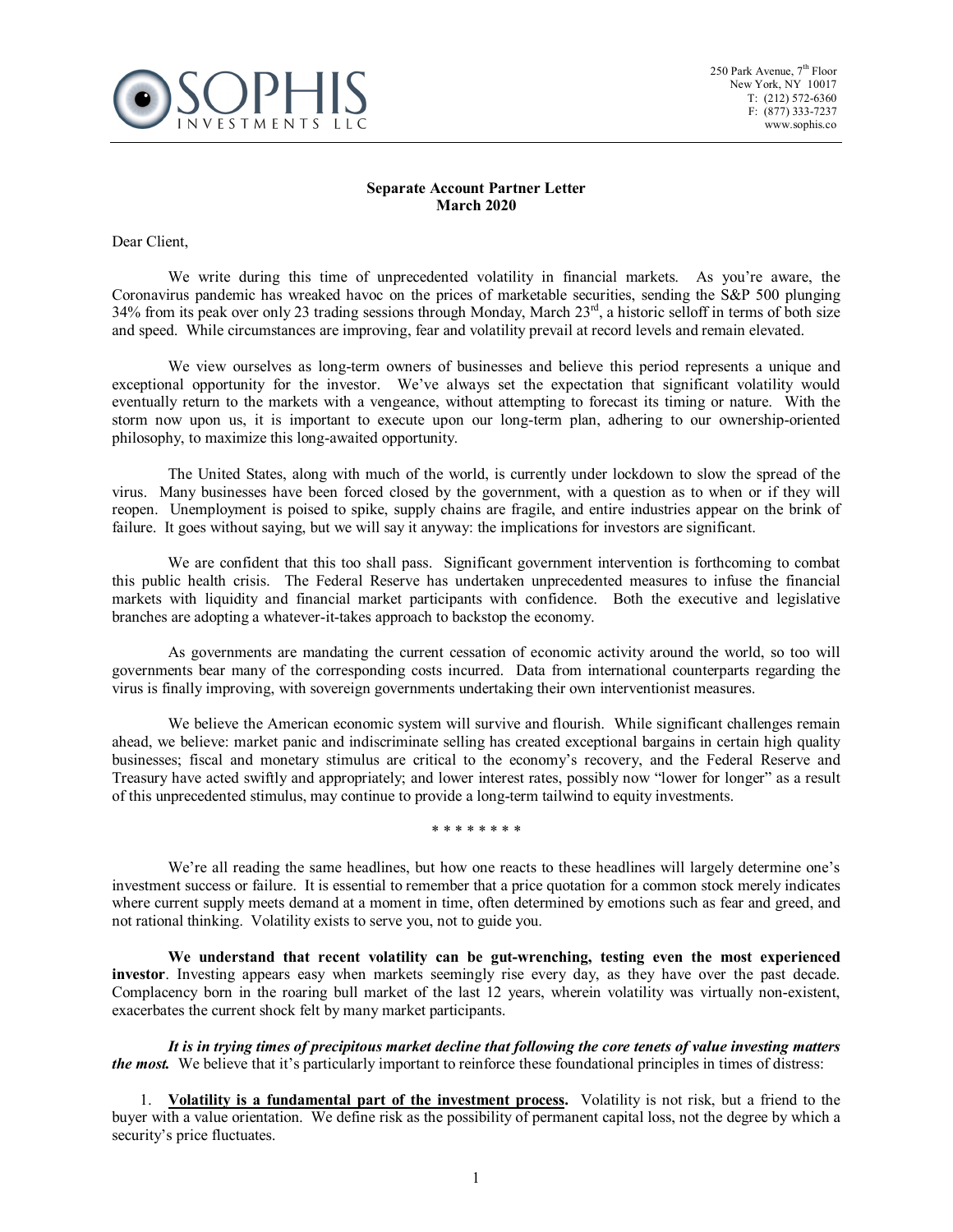Equities, which can be readily purchased or sold, are inherently volatile, regularly changing in price far more than the underlying business values that they represent. Even in stable times, share prices of the most liquid and widely-held companies can swing over 100% over a year or less. The long-term value of a business, on the other hand, generally does not change much on a short-term basis.

2. **Invest with a long-term time horizon**. The way to manage such inherent volatility is to assume a longterm time horizon, which we define as a minimum of three but ideally more than five years. Investors should not invest in stocks if they may need the money in the short-term, as one of the most costly mistakes in investing is being forced to take a permanent capital loss, selling during a market decline, to meet short-term cash needs.

It is impossible to consistently time the market. We know no one who has done so. History shows that durable, conservatively financed businesses will, in the context of a portfolio, emerge better positioned and thrive following difficult economic environments. By assuming a long-term approach, investors are able to stick with their convictions in times of heightened uncertainty, able to stay the course amidst pervasive volatility and seemingly incessant bad news and despair. *Employing a long-term time horizon, coupled with the ability to control one's emotions in times of duress, is perhaps the most significant competitive edge in investing.*

3. **Invest with a fundamental, value-based approach**. It is important to adopt an absolute-return approach, investing based on the economics of businesses and their future prospects. "*Value investors are interested in returns only insofar as they relate to the achievement of their own investment goals, not how they compare with how the overall market or other investors are faring."*[1](#page-1-0) This means ignoring index results and not chasing investment fads, incurring unnecessary risk.

We continue to invest on a bottoms-up, fundamental basis, with a return target that offers an attractive return to one we could earn without incurring any risk, the 10 year Treasury bond. While there is no precise number, we believe earning a high single digit return over the 10 year Treasury bond yield is a satisfactory return.

\* \* \* \* \* \* \* \*

We are investment partners. Your primary responsibilities are to uphold tenets one and two, embracing volatility and investing on a long-term basis, which become most important in trying times. We are primarily responsible for guiding and ensuring your commitments to these tenets, especially in times of uncertainty, and to remain steadfast to tenet three, investing with a value framework, in managing your portfolio. We take this opportunity to highlight our investment framework, referring to moat, management, and margin of safety ("MMM"), which we employ to select those quality businesses able to withstand even the most significant business disruptions.

Moat refers to the resiliency and durability of a business. Like a moat around a castle, a moat represents a business' ability to maintain its competitive position in the marketplace, warding off competitors, enduring technological change or other threats. A moat is often reflected by high returns on capital, significant reinvestment opportunities, a small number of competitors, or other enduring competitive advantages, such as being a low cost producer or selling a product or service that possesses significant pricing power.

Management refers to talented and honest management teams. We seek to invest alongside leading operational managers, as well as superior capital allocators, demonstrated by investment discipline and sound judgment, often evidenced by high return-on-investment policies.

Margin of Safety refers to the disparity between the price at which an interest in a business can be purchased and the underlying value of the business. If a company has a strong moat and management team, but is not available for purchase at an attractive price, it is not an attractive investment. There are many great companies that are often poor investments.

Through owning a collection of interests in durable, high quality businesses run by exceptional management teams, *purchased at prices significantly below their long-term intrinsic values*, our portfolio is constructed to weather even the most severe economic storms. Businesses are consistently faced with competition

<span id="page-1-0"></span> <sup>1</sup> Klarman, Seth A. (1991) *Margin of Safety, Risk-Averse Value Investing Strategies for the Thoughtful Investor*. New York: HarperBusiness.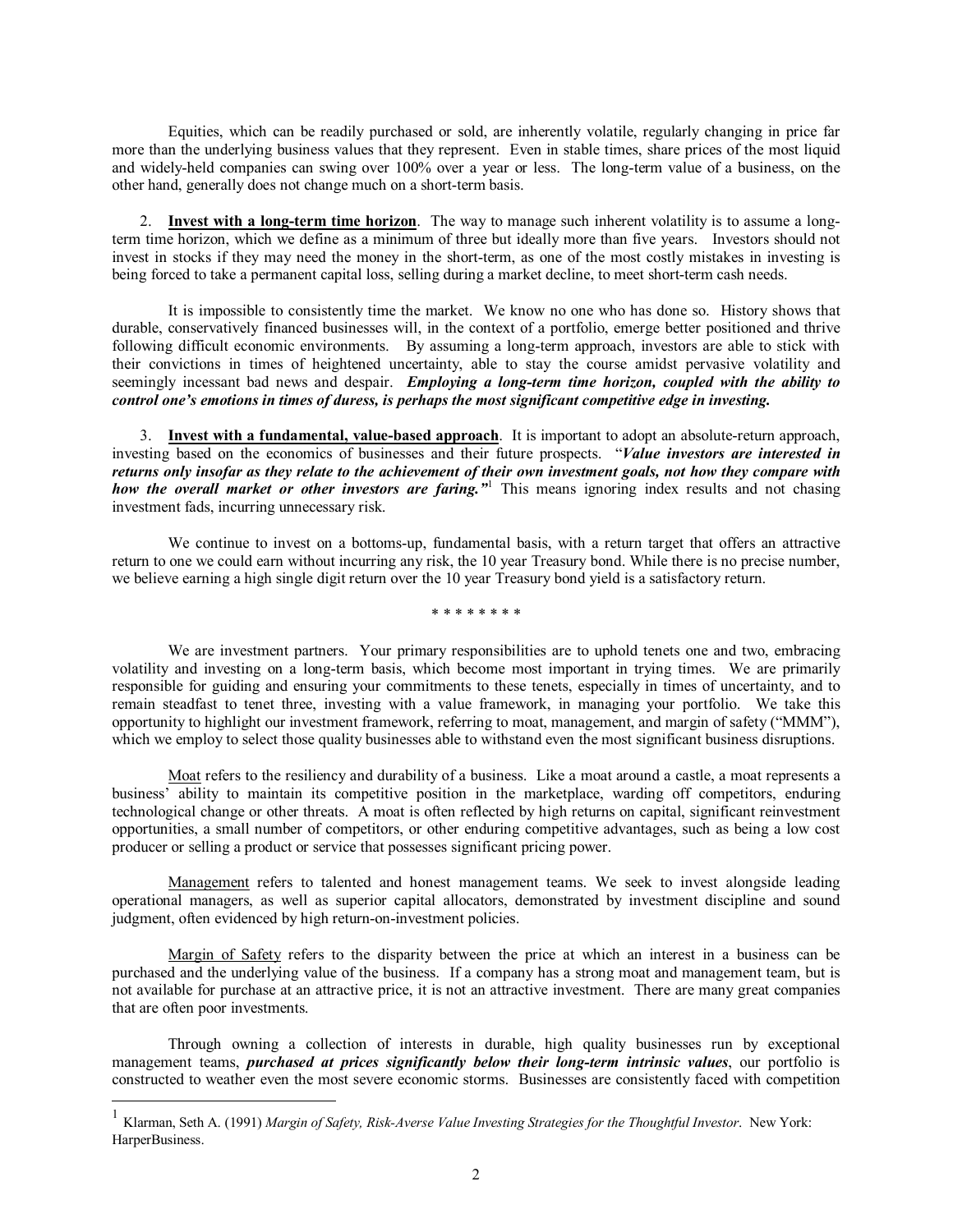and economic uncertainties, and those that are durable and conservatively financed, with leading managers, will adapt accordingly. The ability for a business to service its obligations through prolonged business disruption, in a manner not significantly impairing shareholder value, is the ultimate gauge of durability. *In times like these, the importance of knowing what you own and thinking like an owner becomes readily apparent.*

\* \* \* \* \* \* \* \*

News headlines may worsen in the coming months. However, individual investment bargains are likely to have bottomed well before the bad news disappears. It is impossible to perfectly catch a market bottom, and the market may continue to decline in the short-term. We believe this is almost always not a sufficient justification to abstain from investing. *The rational way to invest is to seize upon individual opportunities when value can be accessed cheaply*.

While concerns surrounding the Coronavirus and its implications on business activity are well founded, we believe the reaction to those concerns has become exaggerated, with many stocks falling more than 50% from levels reached only weeks ago. *Often more than 90-95% of the value of a business is based on the cash flows earned beyond one year; in fact, the majority of the value of large publicly traded businesses as a whole resides in the cash flows they generate more than a decade into the future.* While business conditions have changed, the underlying values of durable, high quality companies have not changed substantially. It is this disparity—the ability to identify a significant difference between the price of a business and its underlying value—which defines an investment opportunity.

The value investor eagerly approaches such volatile investment environments, realizing the opportunity to increase holdings at deeply discounted prices, or rebalance portfolios into even more attractive investment opportunities. The real-time price quotes of current holdings are understood to be largely irrelevant in the longerterm context. A high quality business' investment merit is inversely related to the valuation at which it trades. High quality businesses trading at low valuations is the stuff dreams are made of.

\* \* \* \* \* \* \* \*

We view this as an exceptional opportunity for the buyer of long-term business values. We don't attempt to forecast the next year or two, but are confident that American business will pull through this tumultuous period. While we can't predict the timing, we're confident in the outcome. Our portfolios, as well as newly identified opportunities, are comprised of interests in resilient, high quality businesses, which we believe are poised to emerge from this crisis well positioned, growing stronger.

**To the extent that you have additional investable cash available, or other accounts to consider rebalancing, please let us know.** To reiterate: we define investable cash as funds that you do not expect to need to access for a minimum of three and ideally five years.

\* \* \* \* \* \* \* \*

We'd like to end this note by saying thank you. Thank you for providing us perhaps the most significant competitive advantage that we can ask for as your adviser: your trust, support, and patience. We view this as the golden goose to superior long-term investment results. It is your long-term orientation, adhering to the core tenets of sound investing during these tumultuous times, when it matters most, which allows us to together achieve successful long-term results.

Despite the historic recent market volatility, we have not heard from virtually any of you. Unlike other advisers who have had to spend their past few weeks repeatedly talking down panicking clients from the proverbial ledge, reiterating important principles set forth at the onset of the relationship, our time has been allocated to where it is most valuable, monitoring your portfolio and improving it where possible.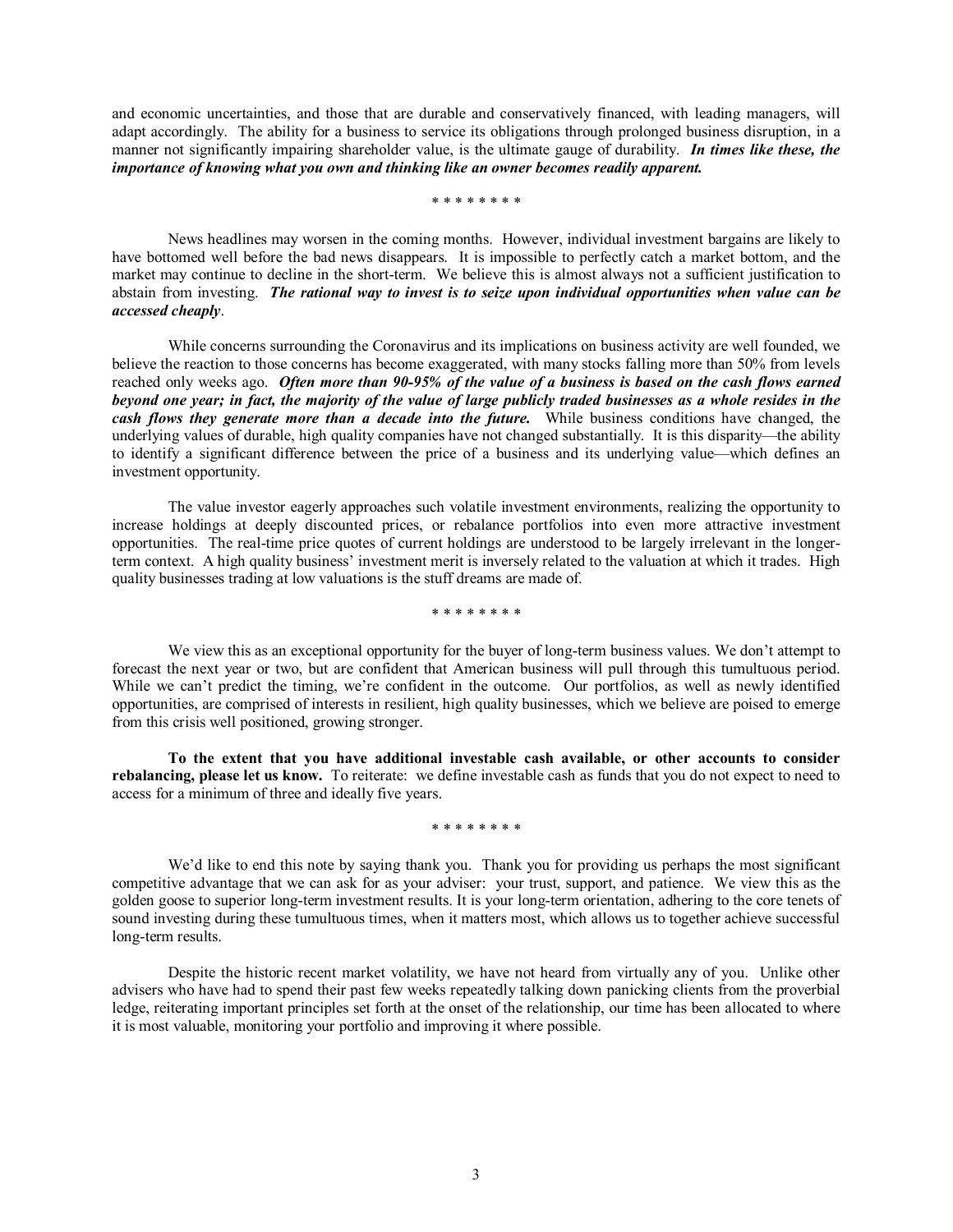Should you have any questions, or if you would like to discuss this letter or just say hello, please don't hesitate to write or call.

Sincerely,

Sophis Investments